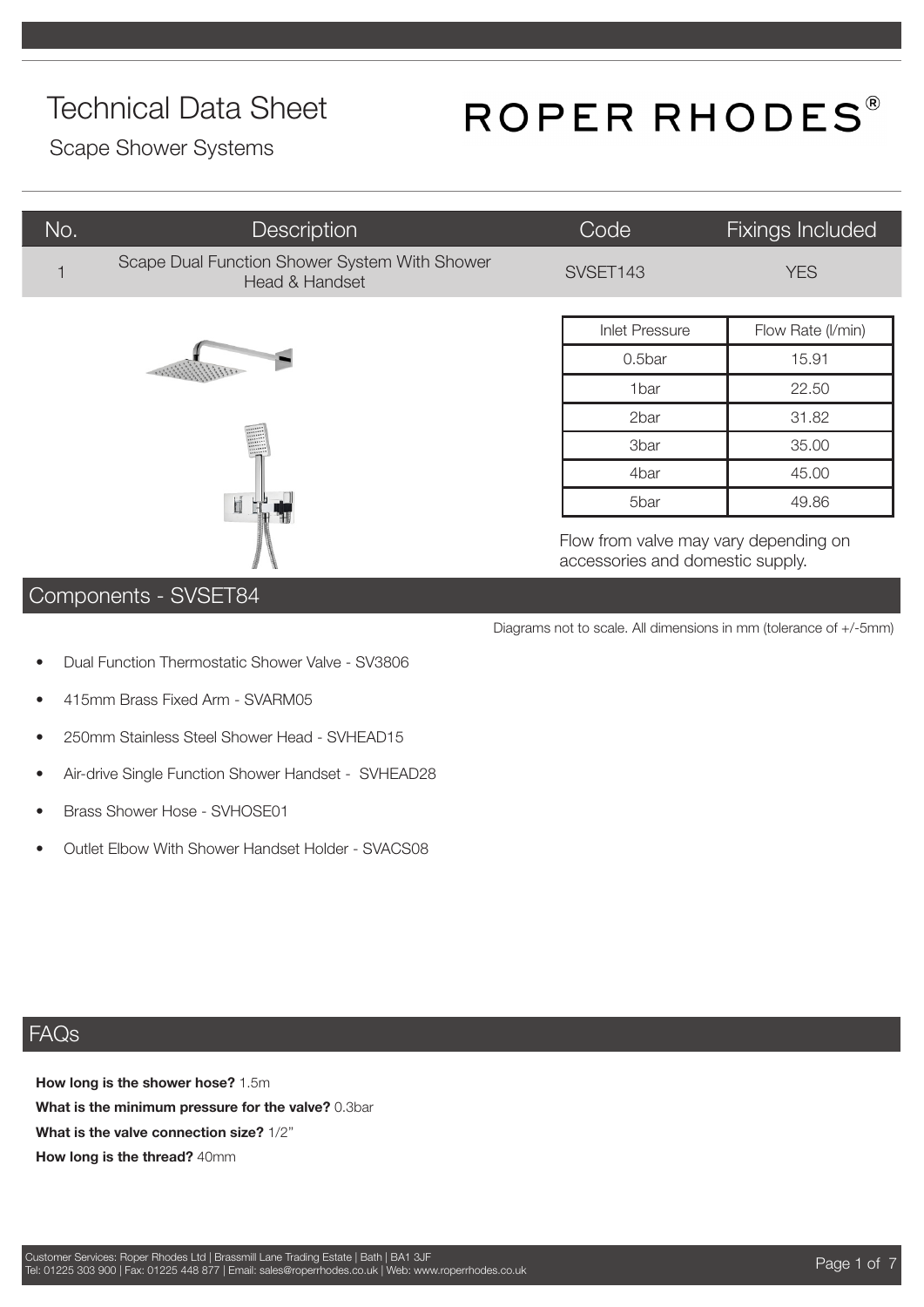## ROPER RHODES®

Scape Shower Systems

| No. | <b>Description</b>                                                | Code                  | Fixings Included  |
|-----|-------------------------------------------------------------------|-----------------------|-------------------|
|     | Scape Dual Function Shower System With Fixed<br>Head & Riser Rail | SVSET144              | <b>YES</b>        |
|     |                                                                   |                       |                   |
|     |                                                                   | <b>Inlet Pressure</b> | Flow Rate (I/min) |
|     |                                                                   | 0.5bar                | 15.91             |
|     |                                                                   | 1bar                  | 22.50             |
|     |                                                                   | 2bar                  | 31.82             |
|     |                                                                   | 3bar                  | 35.00             |
|     |                                                                   | 4bar                  | 45.00             |

Flow from valve may vary depending on accessories and domestic supply.

5bar 49.86

Diagrams not to scale. All dimensions in mm (tolerance of +/-5mm)

#### Components - SVSET85

- Dual Function Thermostatic Shower Valve SV3806
- 415mm Brass Fixed Arm SVARM05
- 250mm Stainless Steel Shower Head SVHEAD15
- Air-drive Single Function Shower Handset SVHEAD28
- Brass Shower Hose SVHOSE01
- Riser Rail SVRAIL03
- Wall Elbow SVACS06

#### FAQs

**What is the rail fixing centres?** 660mm **How long is the shower hose?** 1.5m **What is the minimum pressure for the valve?** 0.3bar **What is the valve connection size?** 1/2'' **How long is the thread?** 40mm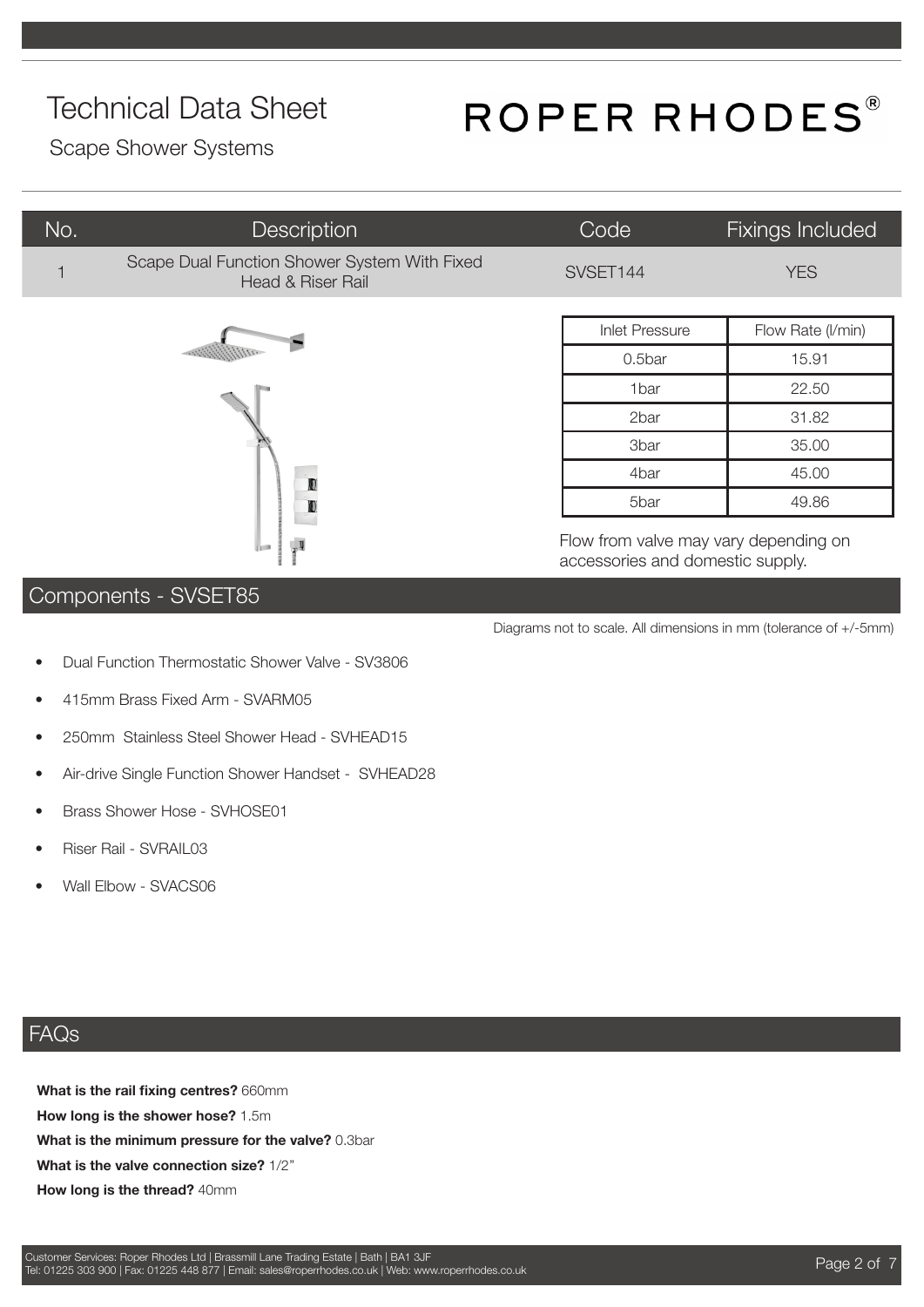## ROPER RHODES®

Scape Shower Systems

| No. | Description                                                         | Code                  | <b>Fixings Included</b> |
|-----|---------------------------------------------------------------------|-----------------------|-------------------------|
|     | Scape Triple Function Shower System With Smart-<br>flow Bath Filler | SVSET145              | <b>YES</b>              |
|     |                                                                     | <b>Inlet Pressure</b> | Flow Rate (I/min)       |
|     |                                                                     | 1 <sub>bar</sub>      | 23.60                   |
|     |                                                                     | 2bar                  | 33.37                   |



| <b>Inlet Pressure</b> | Flow Rate (I/min) |
|-----------------------|-------------------|
| 1bar                  | 23.60             |
| 2bar                  | 33.37             |
| 3 <sub>bar</sub>      | 37.00             |
| 4bar                  | 47.20             |
| 5bar                  | 52.30             |

Flow from valve may vary depending on accessories and domestic supply.

Diagrams not to scale. All dimensions in mm (tolerance of +/-5mm)

#### Components - SVSET106

- Triple Function Thermostatic Shower Valve SV3809
- 415mm Brass Fixed Arm SVARM01
- 250mm Stainless Steel Shower Head SVHEAD15
- Air-drive Single Function Shower Handset SVHEAD28
- Brass Shower Hose SVHOSE01
- Riser Rail SVRAIL03
- Brass Wall Elbow SVACS06
- Smartflow Bath Filler SVACS07

#### FAQs

**What is the rail fixing centres?** 660mm **How long is the shower hose?** 1.5m **What is the minimum pressure for the valve?** 1bar **What is the valve connection size?** 1/2'' **How long is the thread?** 40mm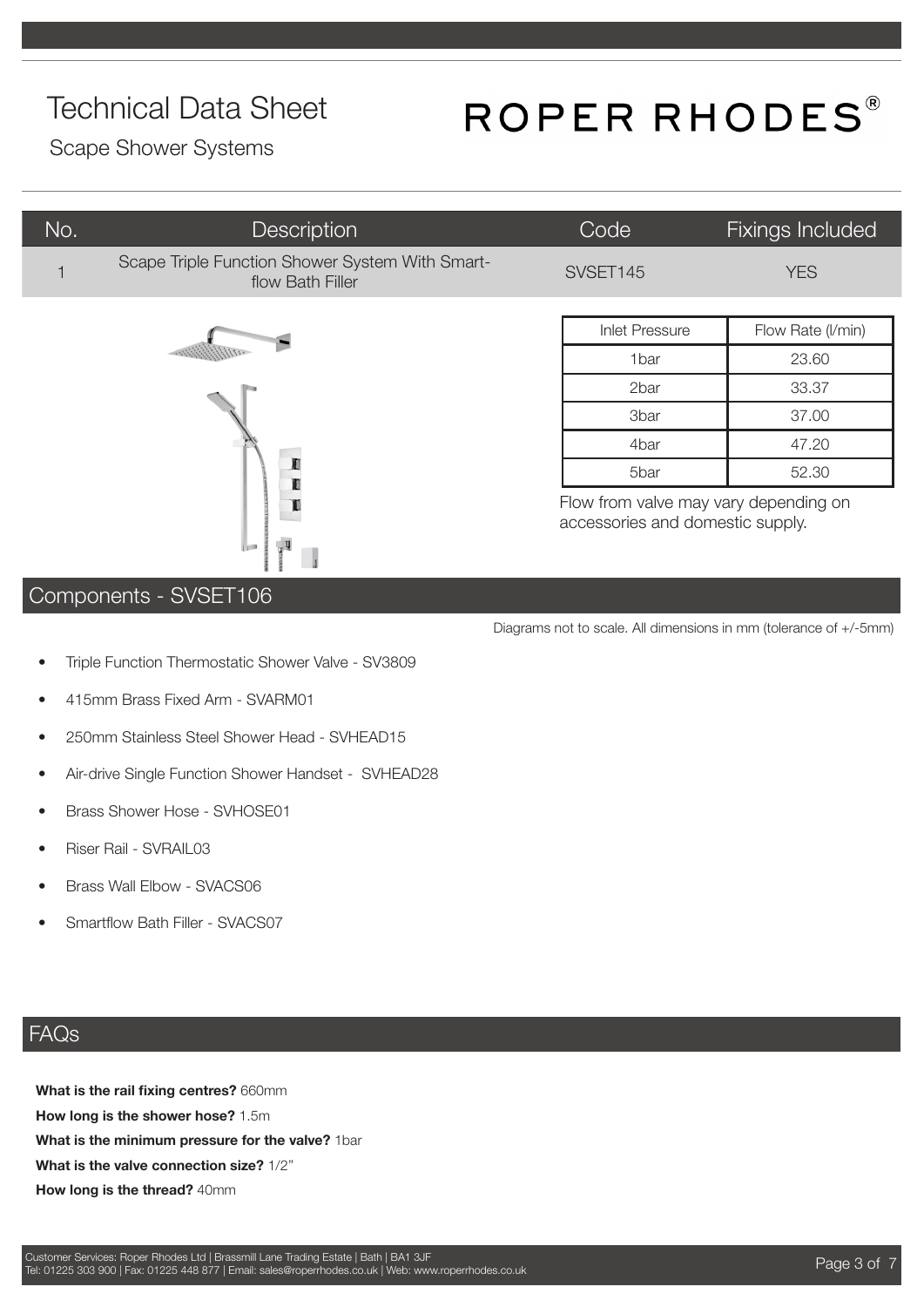## ROPER RHODES®

Thermostatic Concealed Valves

| No. | <b>Description</b>                 |                                          | Code                  | <b>Fixings Included</b> |
|-----|------------------------------------|------------------------------------------|-----------------------|-------------------------|
| 1   | Thermostatic Single Function Valve |                                          | SV3813                | <b>YES</b>              |
|     |                                    |                                          |                       |                         |
|     | off                                | Flow from valve may vary<br>depending on | <b>Inlet Pressure</b> | Flow Rate (I/min)       |
|     |                                    | accessories and domestic                 | 0.1bar                | 7.43                    |
|     |                                    | supply.                                  | 0.2bar                | 10.50                   |
|     |                                    |                                          | 0.3bar                | 12.87                   |
|     |                                    |                                          | 0.4bar                | 14.86                   |
|     |                                    |                                          | 0.5bar                | 16.61                   |
|     | cold <sup>1</sup>                  |                                          | 1bar                  | 23.50                   |
|     |                                    |                                          | 2bar                  | 33.23                   |
|     | ROPER RHODES                       |                                          |                       |                         |

Dimensions - SV3813

Diagrams not to scale. All dimensions in mm (tolerance of +/-5mm)



\*Dimensions are subject to change, customers are advised to measure actual product before commencing installation.

#### FAQs

What is included in the valve box? The valve, a cover plate, a set of handles and trim rings.

**How many fixing holes does the valve have?** Four - two on the bottom and two on top of the valve.

**What is the size of the connections?** The valve uses 3/4" connections.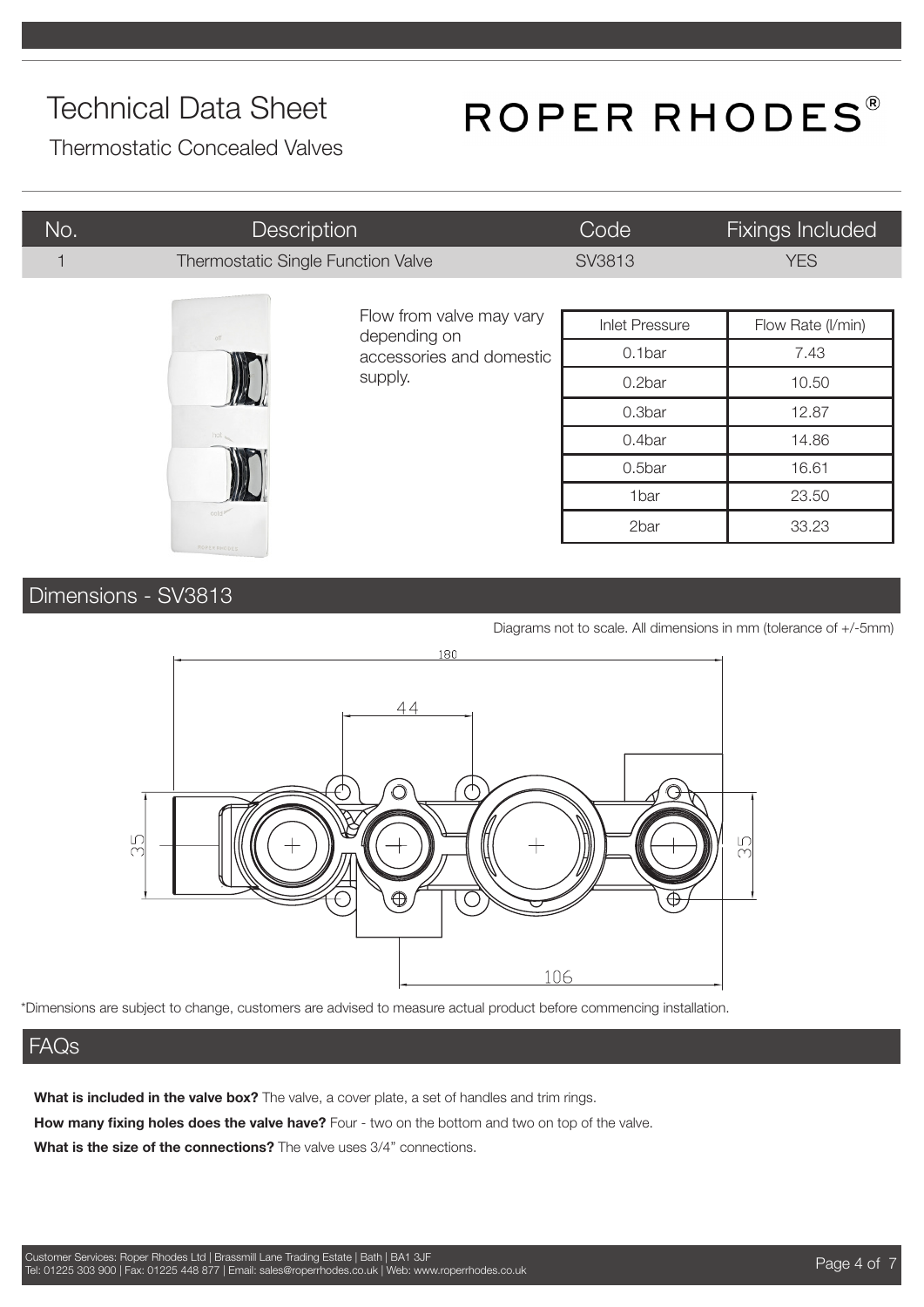## ROPER RHODES®

Thermostatic Concealed Valves

| No. | Description                             | Code                             | Fixings Included                      |
|-----|-----------------------------------------|----------------------------------|---------------------------------------|
|     | <b>Thermostatic Dual Function Valve</b> | <b>SV3806</b>                    | <b>YES</b>                            |
|     |                                         | <b>Inlet Pressure</b>            | Flow Rate (I/min)                     |
|     | off                                     | 0.3bar                           | 12.32                                 |
|     | hot                                     | 0.4bar                           | 14.23                                 |
|     |                                         | 0.5bar                           | 15.91                                 |
|     |                                         | 1bar                             | 22.50                                 |
|     |                                         | 2bar                             | 31.82                                 |
|     |                                         | 3bar                             | 35.00                                 |
|     | cold <sup>®</sup>                       | accessories and domestic supply. | Flow from valve may vary depending on |

#### Dimensions - SV3806

Diagrams not to scale. All dimensions in mm (tolerance of +/-5mm)



\*Dimensions are subject to change, customers are advised to measure actual product before commencing installation.

#### FAQs

**What is included in the valve box?** The valve, a cover plate, a set of handles and trim rings.

**How many fixing holes does the valve have?** Four - two on the bottom and two on top of the valve.

**What is the size of the connections?** The valve uses 1/2" connections.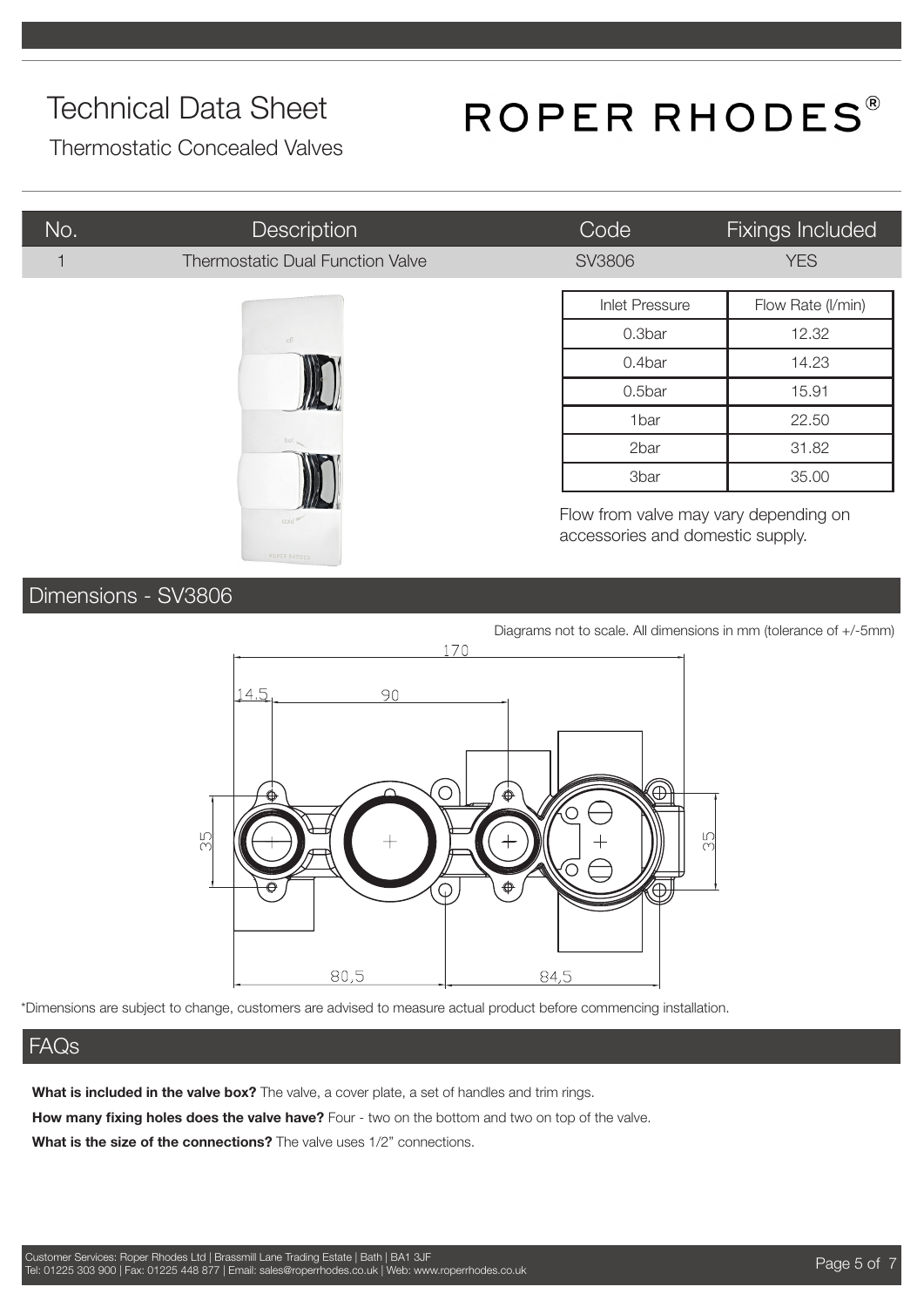## ROPER RHODES®

Thermostatic Concealed Valves

| No. | <b>Description</b>                 | Code                                                                      | Fixings Included  |
|-----|------------------------------------|---------------------------------------------------------------------------|-------------------|
|     | Thermostatic Triple Function Valve | <b>SV3809</b>                                                             | <b>YES</b>        |
|     |                                    | <b>Inlet Pressure</b>                                                     | Flow Rate (I/min) |
|     |                                    | 1bar                                                                      | 23.60             |
|     |                                    | 2bar                                                                      | 33.37             |
|     |                                    | <b>3bar</b>                                                               | 37.00             |
|     |                                    | 4bar                                                                      | 47.20             |
|     |                                    | 5bar                                                                      | 52.30             |
|     |                                    | Flow from valve may vary depending on<br>accessories and domestic supply. |                   |

Dimensions - SV3809

Diagrams not to scale. All dimensions in mm (tolerance of +/-5mm)



\*Dimensions are subject to change, customers are advised to measure actual product before commencing installation.

#### FAQs

**What is included in the valve box?** The valve, a cover plate, a set of handles and trim rings. **How many fixing holes does the valve have?** Four - two on the bottom and two on top of the valve.

**What is the size of the connections?** The valve uses 1/2" connections.

**KALL**